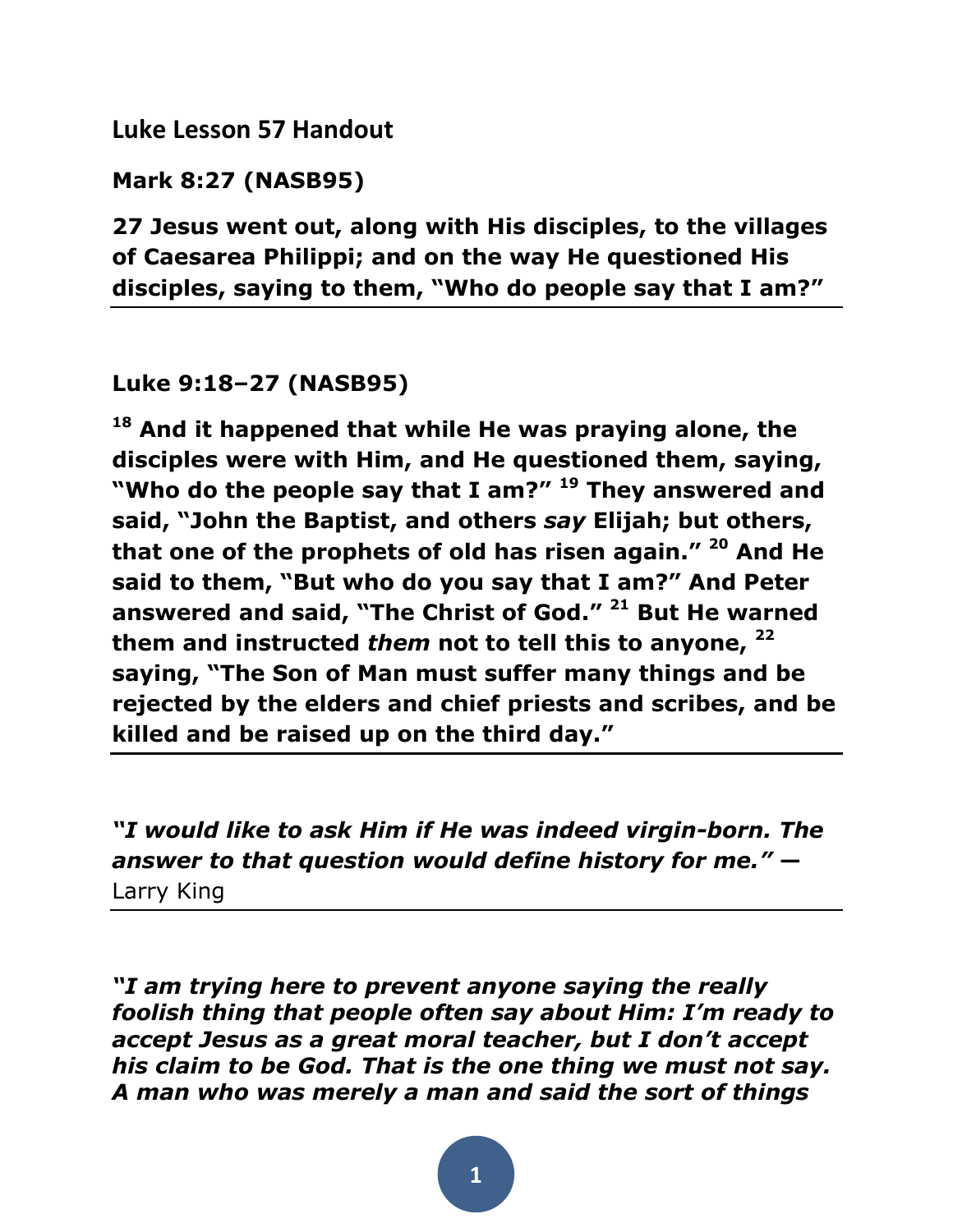*Jesus said would not be a great moral teacher. He would either be a lunatic — on the level with the man who says he is a poached egg — or else he would be the Devil of Hell. You must make your choice. Either this man was, and is, the Son of God, or else a madman or something worse. You can shut him up for a fool, you can spit at him and kill him as a demon or you can fall at his feet and call him Lord and God, but let us not come with any patronizing nonsense about his being a great human teacher. He has not left that open to us. He did not intend to."* 

― [C.S. Lewis,](http://www.goodreads.com/author/show/1069006.C_S_Lewis) *[Mere Christianity](http://www.goodreads.com/work/quotes/801500)*

*"I am an historian, I am not a believer, but I must confess as a historian that this penniless preacher from Nazareth is irrevocably the very center of history. Jesus Christ is easily the most dominant figure in all history."* 

**—** H.G. Wells**, British author (1866-1946)**

**John 1:1 In the beginning was the Word, and the Word was with God, and the Word was God.**

**John 1:14 -The Word became flesh and made his dwelling among us. We have seen his glory, the glory of the one and only Son, who came from the Father, full of grace and truth.**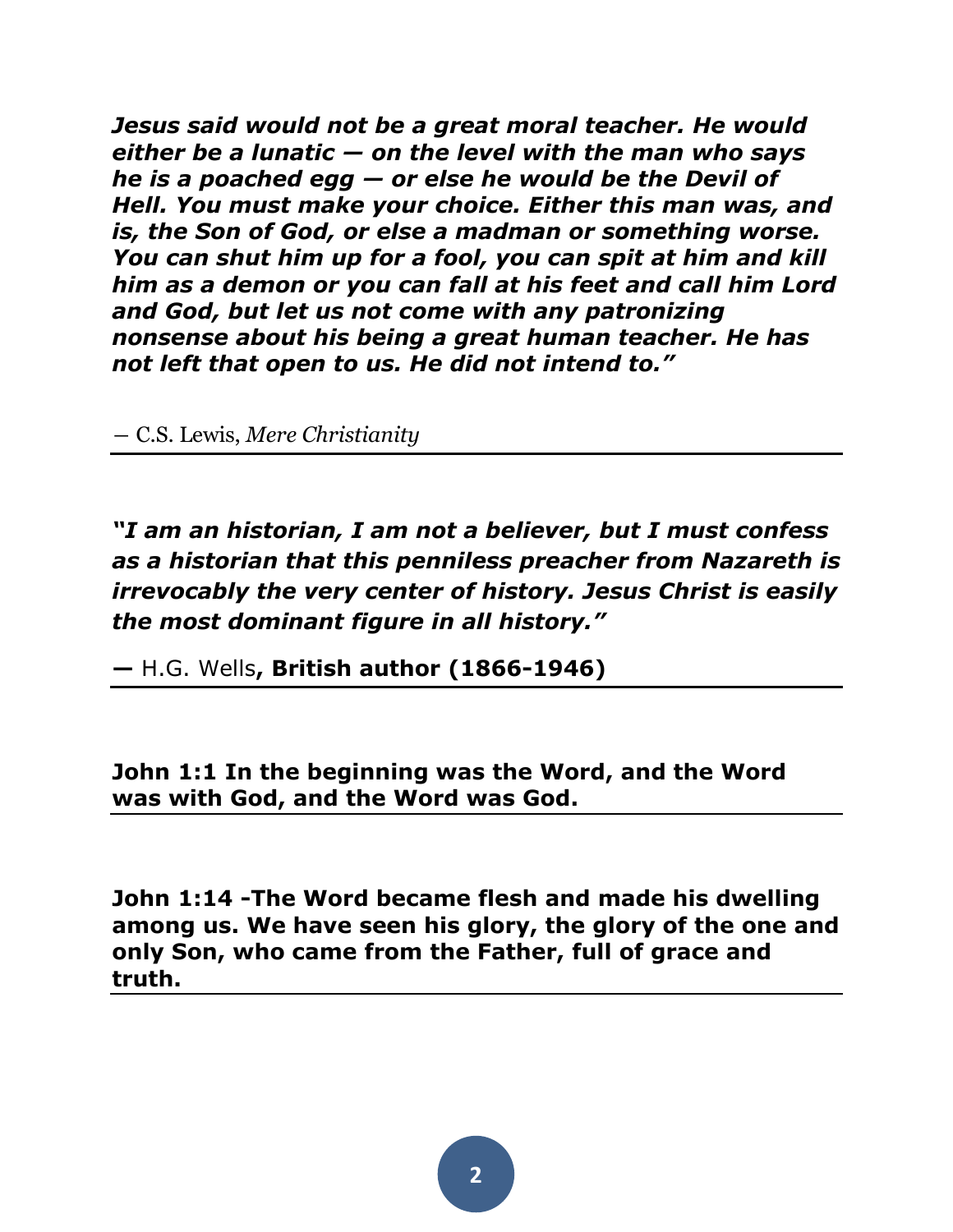**2 Corinthians 5:18-19 Now all these things are from God, who reconciled us to Himself through Christ and gave us the ministry of reconciliation, namely, that God was in Christ reconciling the world to Himself, not counting their trespasses against them, and He has committed to us the word of reconciliation.**

**John 14:6 Jesus answered, "I am the way and the truth and the life. No one comes to the Father except through me.**

**1 Corinthians 15:19 And if our hope in Christ is only for this life, we are more to be pitied than anyone in the world.**

**John Ortberg** *"Who is this Man" says "On the day after Jesus' death, it looked like whatever mark He left on the world would rapidly disappear. Instead – His impact on human history had just begun."*

**Proverbs 31:23** 

**Her husband is known in the gates, when he sits among the elders of the land.**

**Ruth 4:1** 

**Now Boaz went up to the gate and sat down there, and behold, the close relative of whom Boaz spoke was passing**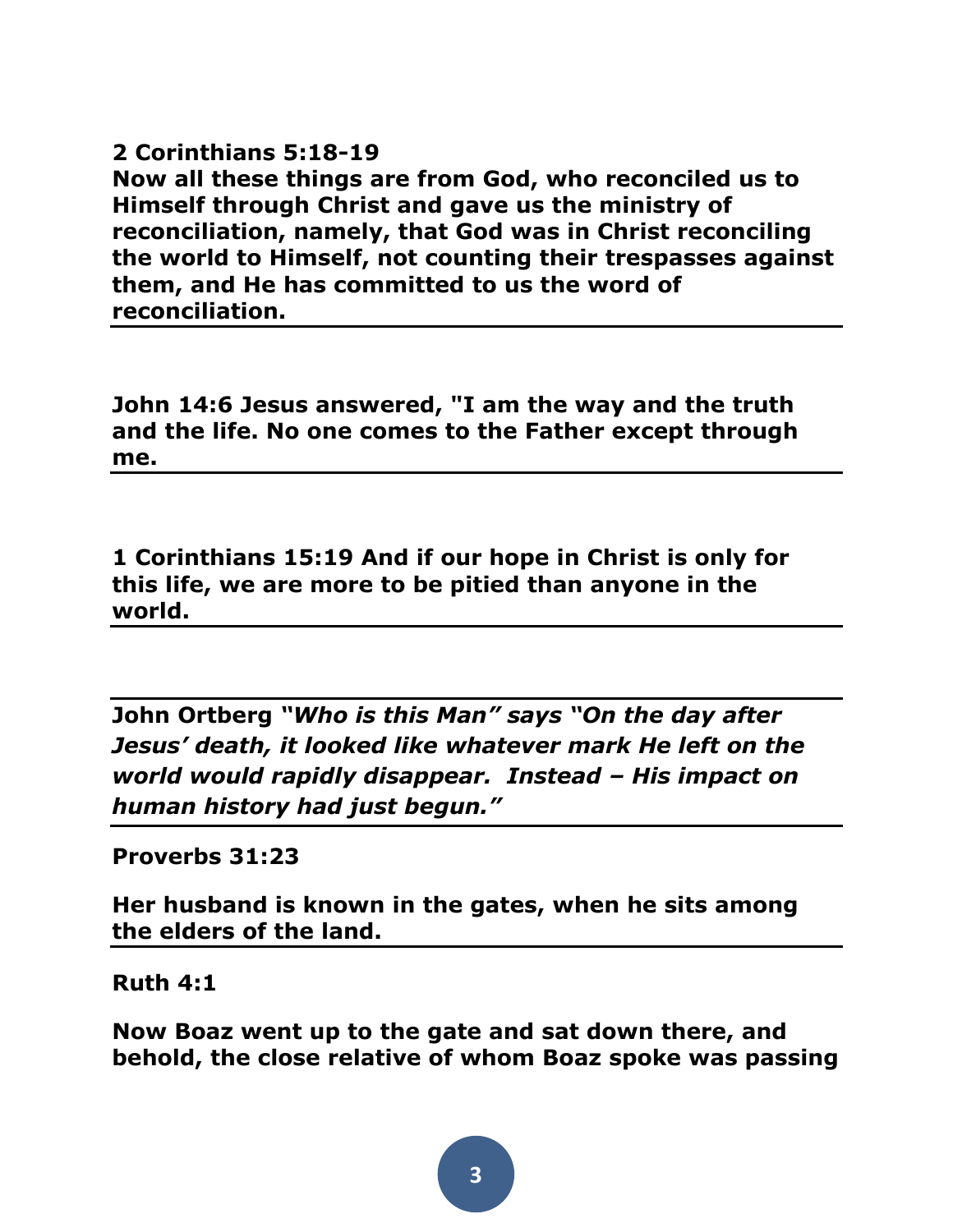**1 Kings 12:26–33 (ESV)**

**26 And Jeroboam said in his heart, "Now the kingdom will turn back to the house of David.** 

**27 If this people go up to offer sacrifices in the temple of the LORD at Jerusalem, then the heart of this people will turn again to their lord, to Rehoboam king of Judah, and they will kill me and return to Rehoboam king of Judah."** 

**28 So the king took counsel and made two calves of gold. And he said to the people, "You have gone up to Jerusalem long enough. Behold your gods, O Israel, who brought you up out of the land of Egypt."** 

**29 And he set one in Bethel, and the other he put in Dan.** 

**30 Then this thing became a sin, for the people went as far as Dan to be before one.** 

**Luke 9:23 And He was saying to** *them* **all, "If anyone wishes to come after Me, he must deny himself, and take up his cross daily and follow Me. <sup>24</sup> "For whoever wishes to save his life will lose it, but whoever loses his life for My sake, he is the one who will save it. <sup>25</sup> "For what is a man profited if he gains the whole world, and loses or forfeits himself? <sup>26</sup> "For whoever is ashamed of Me and My words, the Son of Man will be ashamed of him when He comes in His glory,**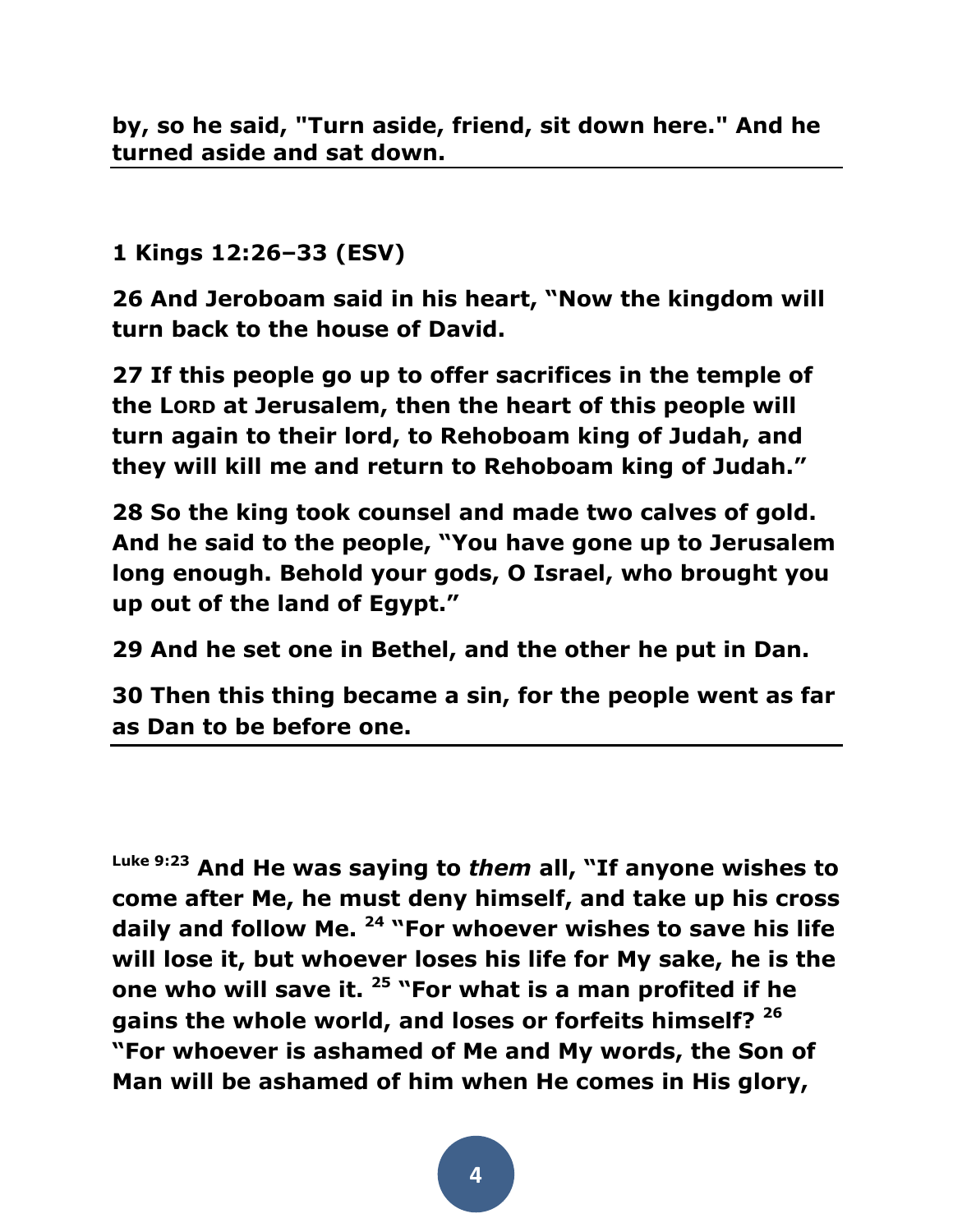**and** *the glory* **of the Father and of the holy angels. <sup>27</sup> "But I say to you truthfully, there are some of those standing here who will not taste death until they see the kingdom of God."** 

*Jesus was never interested in having fans. When he defines what kind of relationship he wants, "Enthusiastic Admirer" isn't an option. My concern is that many of our churches in America have gone from being sanctuaries to becoming stadiums. And every week all the fans come to the stadium where they cheer for Jesus but have no interest in truly following him. The biggest threat to the church today is fans who call themselves Christians but aren't actually interested in following Christ. They want to be close enough to Jesus to get all the benefits, but not so close that it requires anything from them."*

**Kyle Idleman "Not a Fan" p. 25**

**Luke 9:28–56**

**28 Some eight days after these sayings, He took along Peter and John and James, and went up on the mountain to pray.** 

**29 And while He was praying, the appearance of His face became different, and His clothing became white and gleaming.** 

**30 And behold, two men were talking with Him; and they were Moses and Elijah,**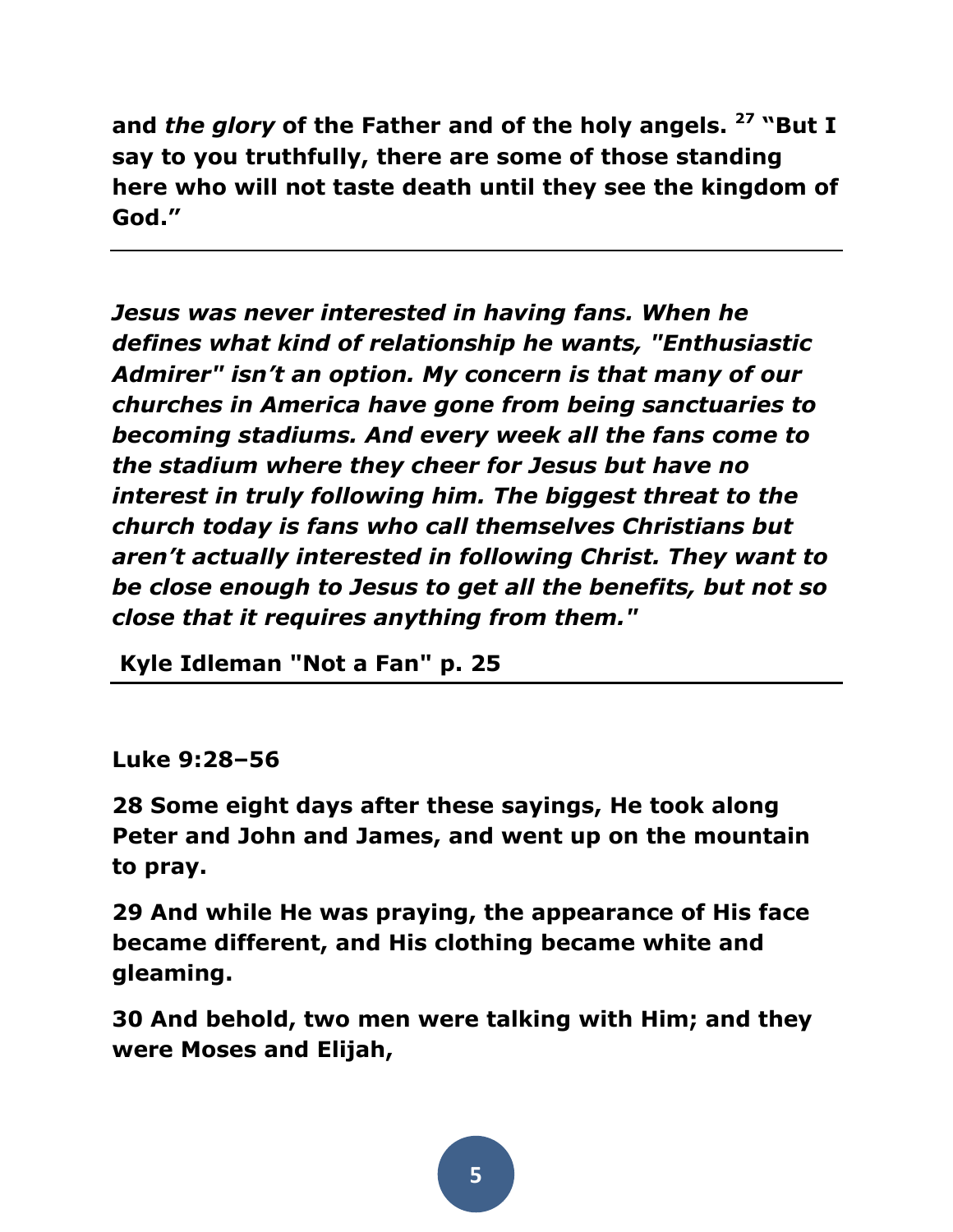**31 who, appearing in glory, were speaking of His departure which He was about to accomplish at Jerusalem.** 

**32 Now Peter and his companions had been overcome with sleep; but when they were fully awake, they saw His glory and the two men standing with Him.** 

**33 And as these were leaving Him, Peter said to Jesus, "Master, it is good for us to be here; let us make three tabernacles: one for You, and one for Moses, and one for Elijah"—not realizing what he was saying.** 

**34 While he was saying this, a cloud formed and began to overshadow them; and they were afraid as they entered the cloud.** 

**35 Then a voice came out of the cloud, saying, "This is My Son, My Chosen One; listen to Him!"** 

**36 And when the voice had spoken, Jesus was found alone. And they kept silent, and reported to no one in those days any of the things which they had seen.** 

**37 On the next day, when they came down from the mountain, a large crowd met Him.** 

**38 And a man from the crowd shouted, saying, "Teacher, I beg You to look at my son, for he is my only boy,** 

**39 and a spirit seizes him, and he suddenly screams, and it throws him into a convulsion with foaming at the mouth; and only with difficulty does it leave him, mauling him as it leaves.** 

**40 "I begged Your disciples to cast it out, and they could not."**